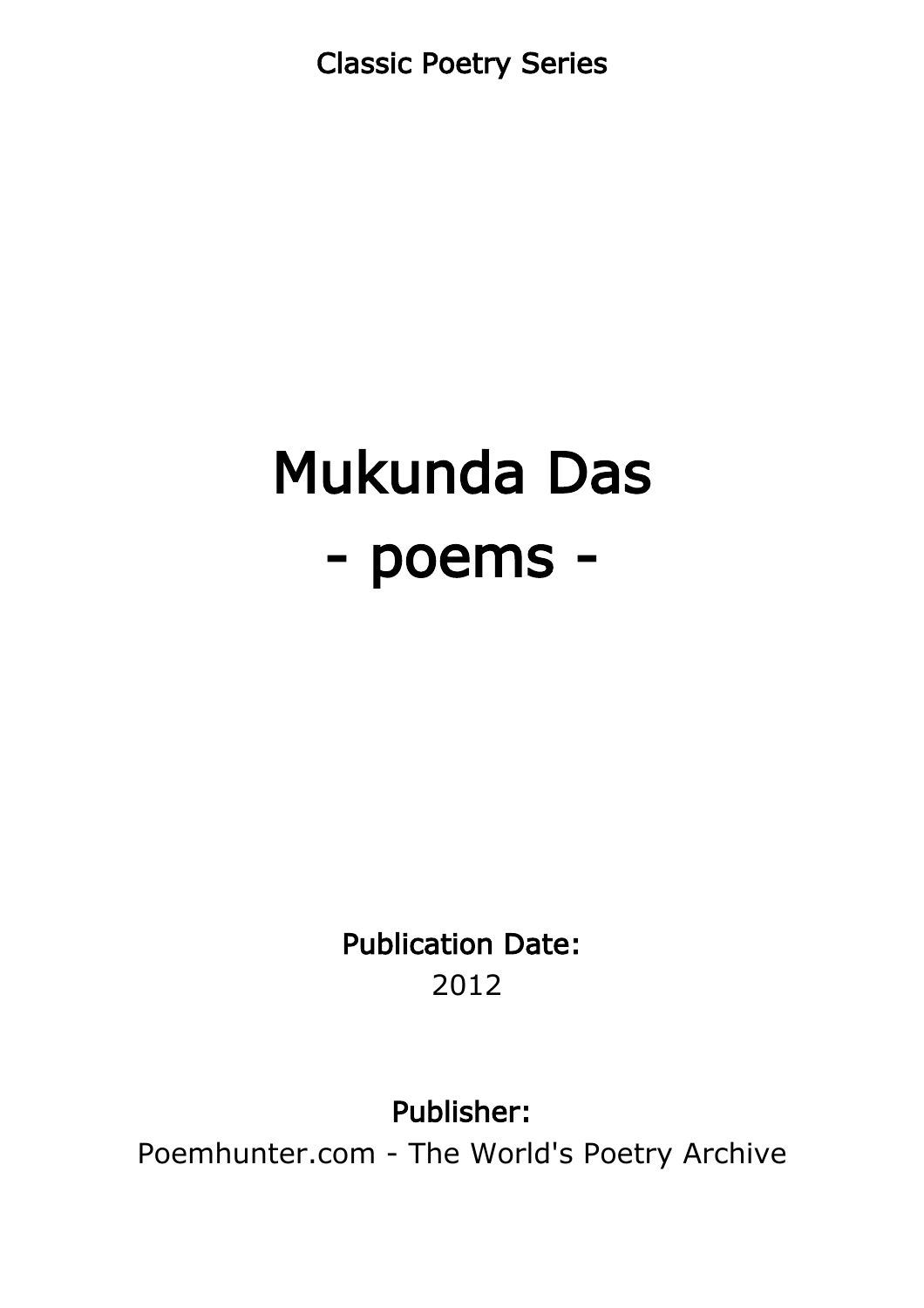### Mukunda Das(22 February 1878 - 18 May 1934)

Mukunda Das (Bengali: ??????????)was an Indian poet, ballad singer, composer and patriot, who contributed to the spread of Swadeshi movement in rural Bengal.

**<b> Early Life </b>** 

Mukunda Das came from a modest background. His grandfather was a boatman and his father was a grocer. He was born as Yajneshwar De to Gurudayal De and Shyamasundari Devi in the village of Banari, in the Bikrampur pargana of Dhaka District (currently part of Munshiganj District, Bangladesh). When he was seven, the family migrated to Barisal where they settled permanently. His father set up a grocery store in the Alekanda region of Barisal town. Being Vaishnavas, his father used to sing devotional songs while running the store. The Deputy Magistrate of Barisal, pleased with his melodious voice offered him the job of an orderly in the Barisal court. Yajneshwar's father took up the job and he began to run the store.

Yajneshwar too was gifted with a melodious voice. He, from his very childhood, began to compose and sing songs on his own. He attended the Barisal Zilla School, but he did not like studies and was irregular at school. He spent most of his time in fishing, capturing bird's nests and playing with neighbourhood boys. In 1893, he was admitted to the Brojomohun School. He attended the Brojomohun School for six years, but dropped out after the eighth standard. Ashwini Kumar Dutta, upset at the failure of a pupil of his own institution, decided to speak to Yajneshwar himself. Datta had heard his melodious before and had realized the potential and talent in him. His called Yajneshwar to his house and initiated him into the patriotic movement.

#### <b> Career </b>

In 1897, after dropping out from school, Yajneshwar joined the group of Bireshwar Dutta, the kirtan singer of Barisal at that time. After the death of Bireshwar Dutta, he formed a kirtan group of his own.[3] In 1900, he took initiation in Vaishavism from a monk Rasananda Thakur, sometimes also known as Haribolananda.[5] His guru gave him the name Mukunda Das.

In 1905, Ashwini Kumar Dutta gave an inspiring speech at the Barisal Town Hall, against the proposed Partition of Bengal. Stressing on the need to spread the message far and wide, he wished that message from the leaders could be carried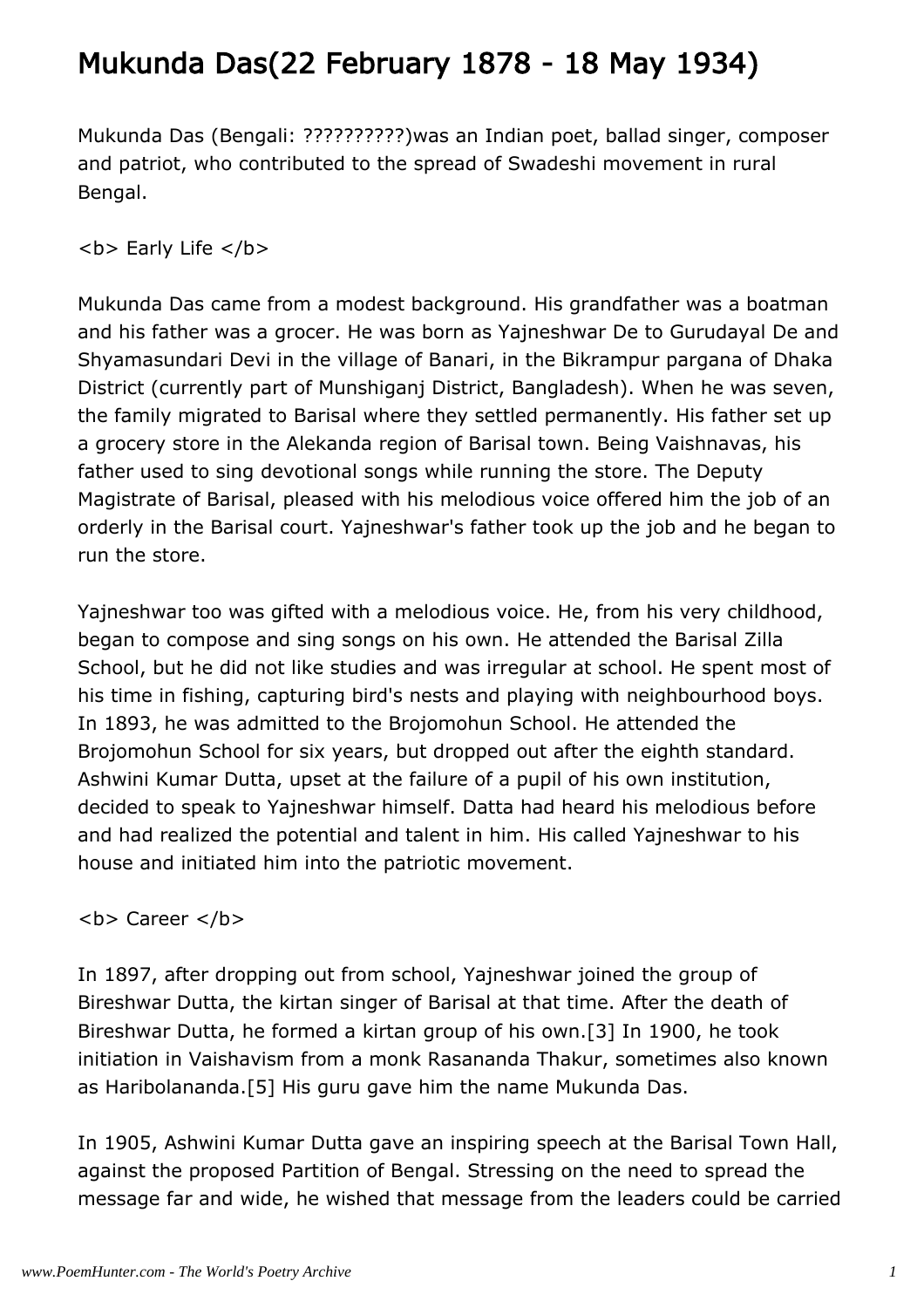to the villages through dramas and plays. Mukunda Das was deeply moved by Ashwini Kumar Dutta's speech. He resolved to fulfil the wish of the great patriot. Within three months he composed his masterpiece 'Matripuja'. The primary theme of his drama was patriotism and freedom movement. The goal of the freedom movement was to free Bharat Mata from the yoke of British imperialism. The children of Bharat Mata would lay down their lives to attain freedom. He raised a Swadeshi theatre group to stage plays across the villages of Bengal. In 1906, Mukunda Das staged his plays at different places of Barisal and then travelled to Noakhali and Tripura and returned back to Barisal before the monsoons. In June, 1906, he staged his drama at the Swadeshi Utsav in Barisal, where his play was highly praised by the national leadership. In October, he travelled with his group to Madaripur in Faridpur district, and from there to many places finally returning to Barisal in April, 1907. On 16th April, he staged the play in the palace of the Rai Bahadur.

After a run of two years, 'Matripuja' was successful in arousing the patriotic feelings of the masses of Bengal. The play was further popularized by the press. Bande Mataram, Yugantar, Sandhya, Nabashakti, Prabasi and Modern Review, each of them played a part in popularizing the drama. The government of newly formed Eastern Bengal and Assam clamped down, citing incitement to violence. In 1908, he staged the drama in few places in Khulna district, then in truncated Bengal, but he was stopped by the police when he tried to stage the play in Bagerhat. In October 1908, the drama stepped in to the fourth season. In 1908, he was arrested and imprisoned for three years on charges of sedition.

In 1921, Mohandas Gandhi gave the call of Non-Cooperation Movement. Mukunda Das joined the movement with his proven repertoire of drama. Around 1923 the movement was called off and Mukunda Das settled with his group in Kolkata. 'Matripuja' was banned by the government at that time. He began to compose social plays in order to avoid being banned. In 1932, the government banned all his plays.

<b> Later life </b>

After the ban, he was restricted to singing only. He along with his group performed only musical shows. His health deteriorated. On 17 May 1934, he returned late from a performance and died in his sleep.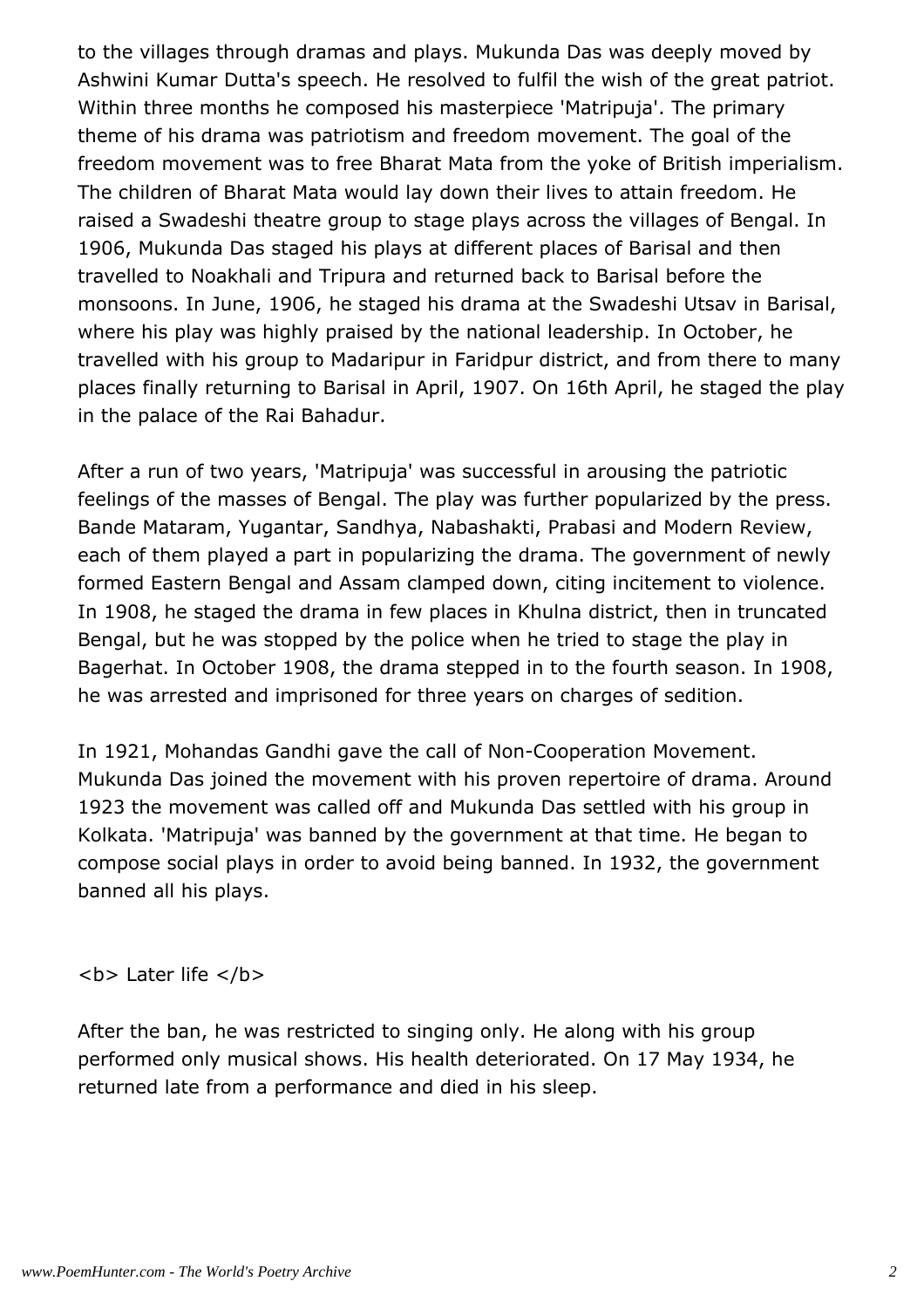# Ami Ek Dhormo-Anuragi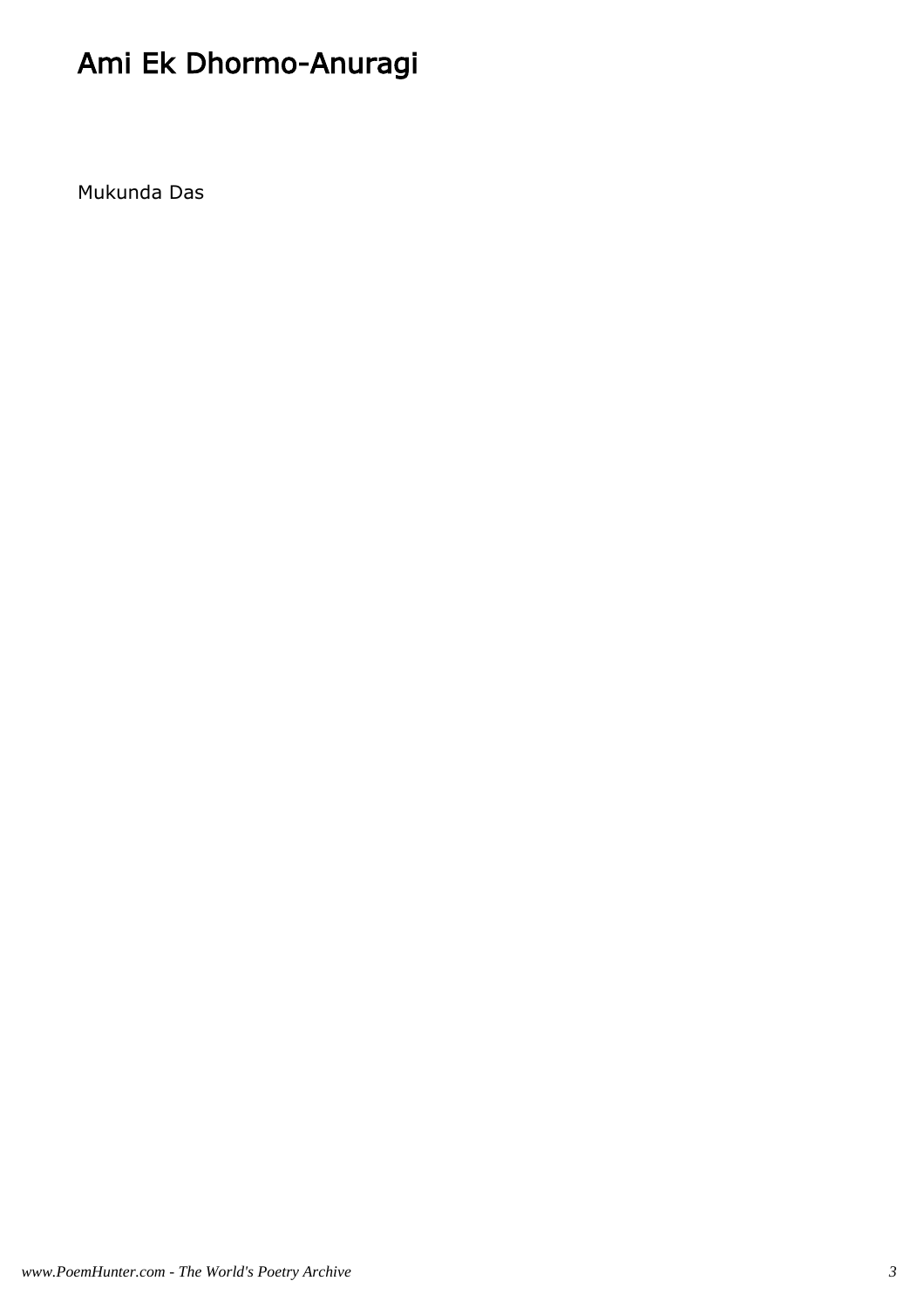# Ami Gaibo Ki R Shunbo Ke Re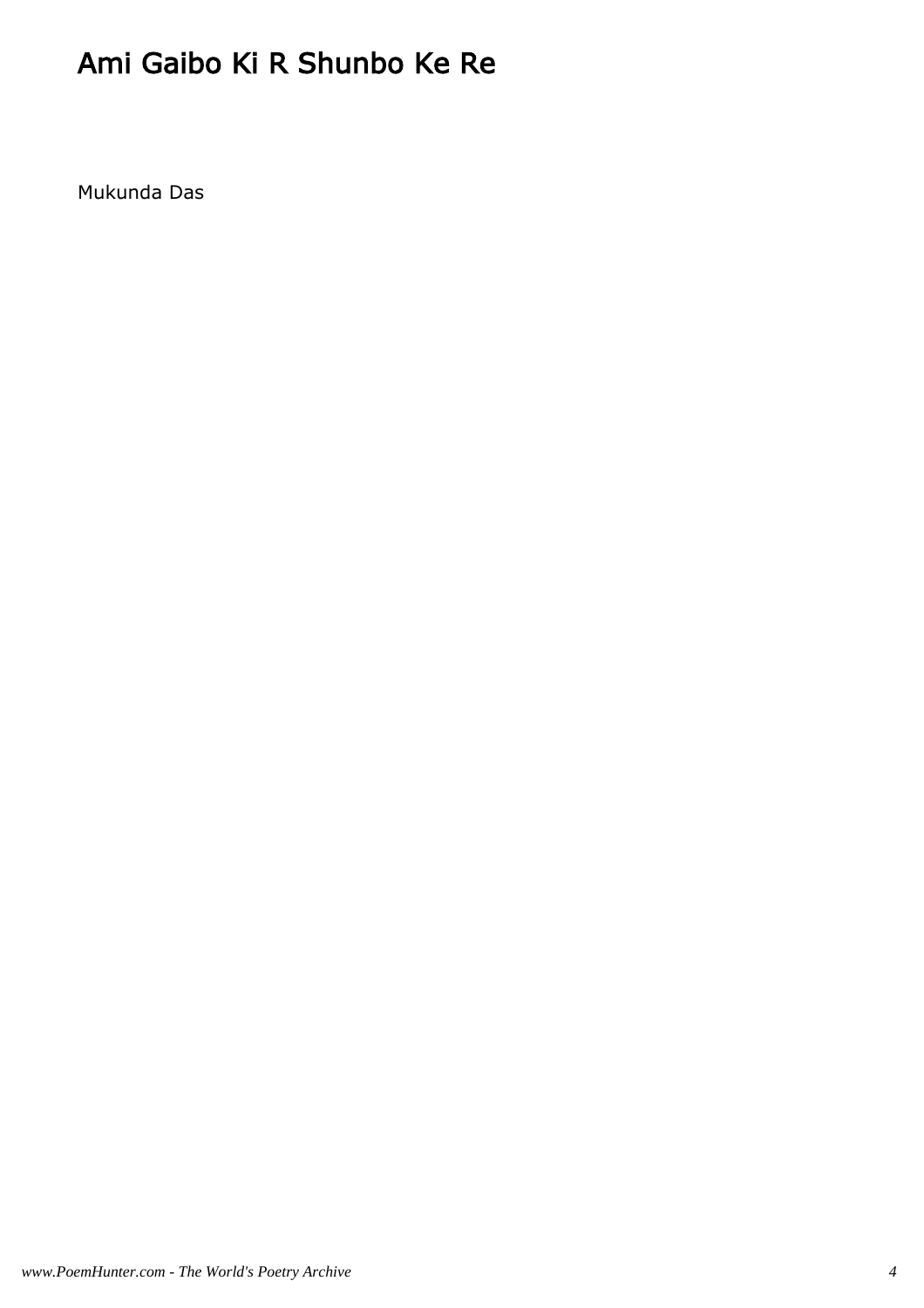#### Ami Gan Koritam Gaite Dile Gan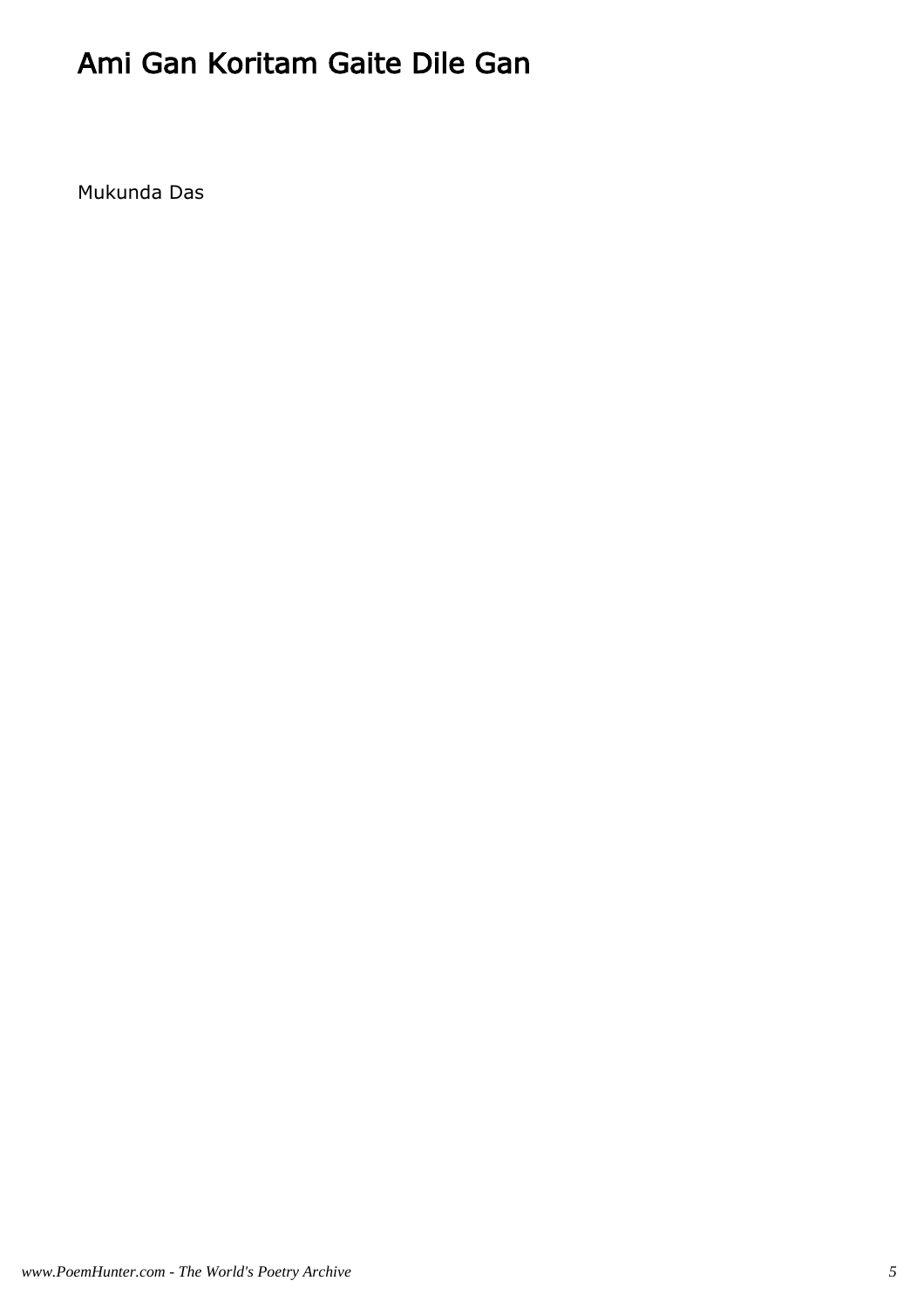# Ban Eshechhe Mora Gange Khulte Hobe Nao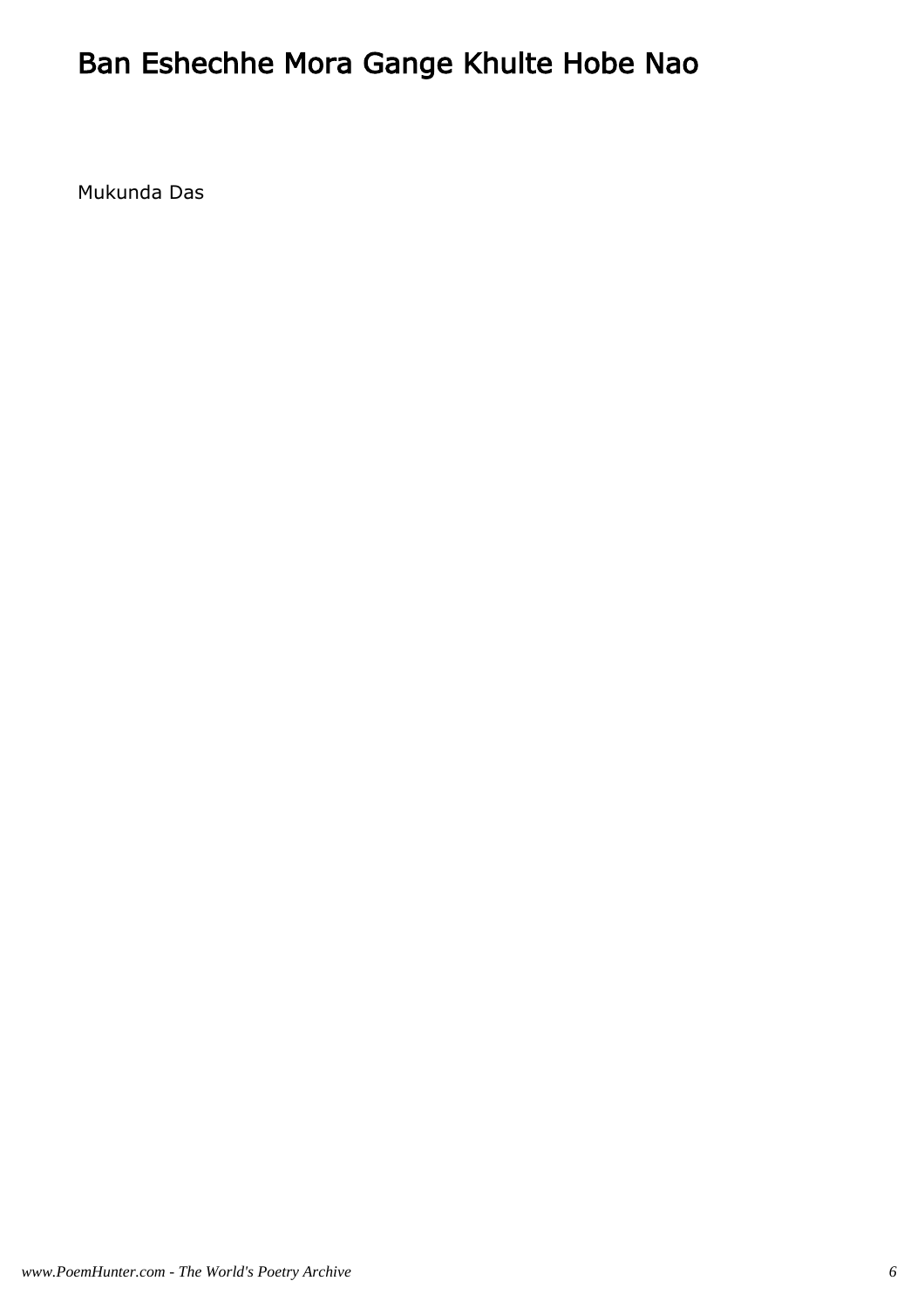#### Bolo Vai Mete Jai Bondematorom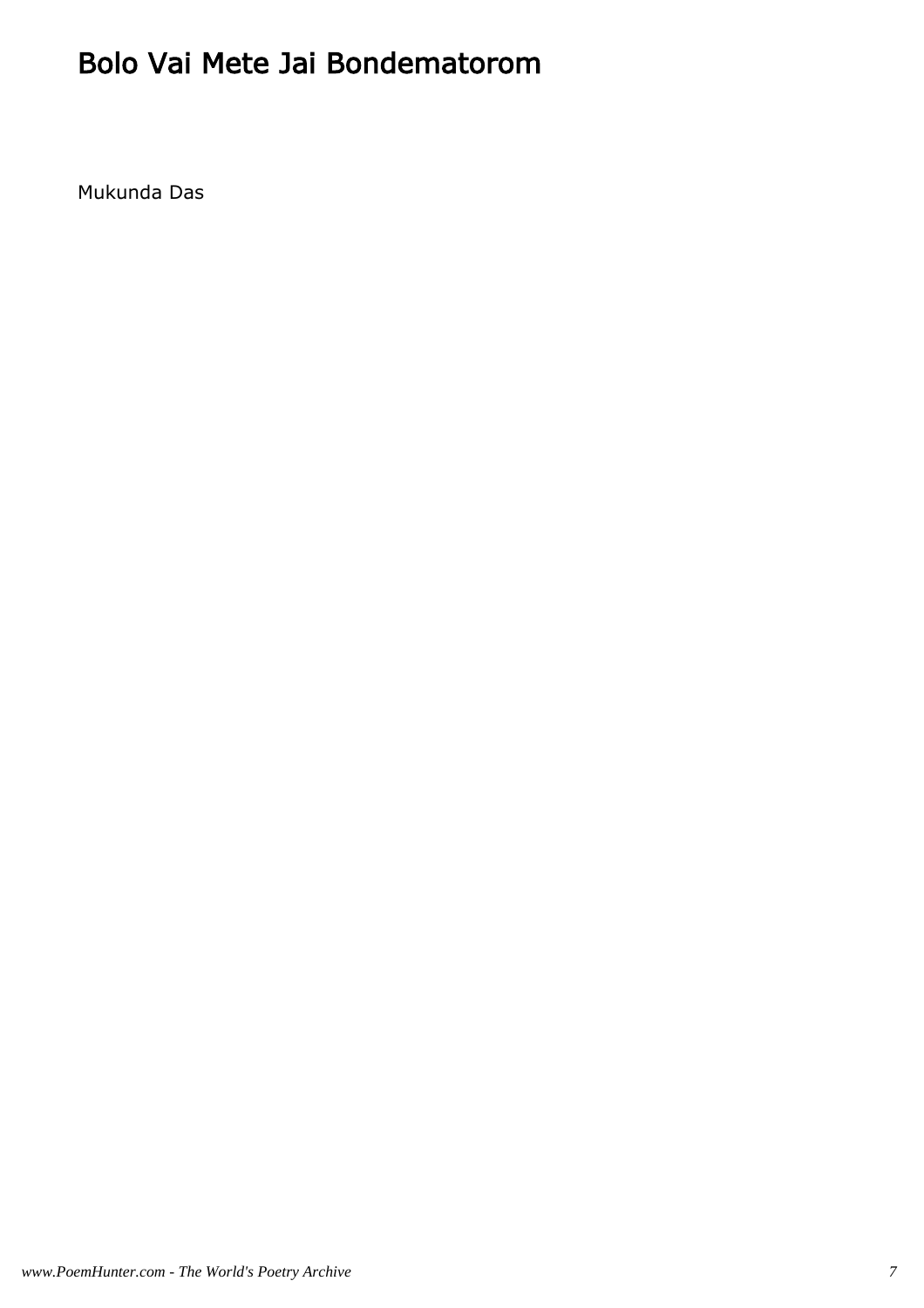# Chhere Deo Kacher Churi Bongonari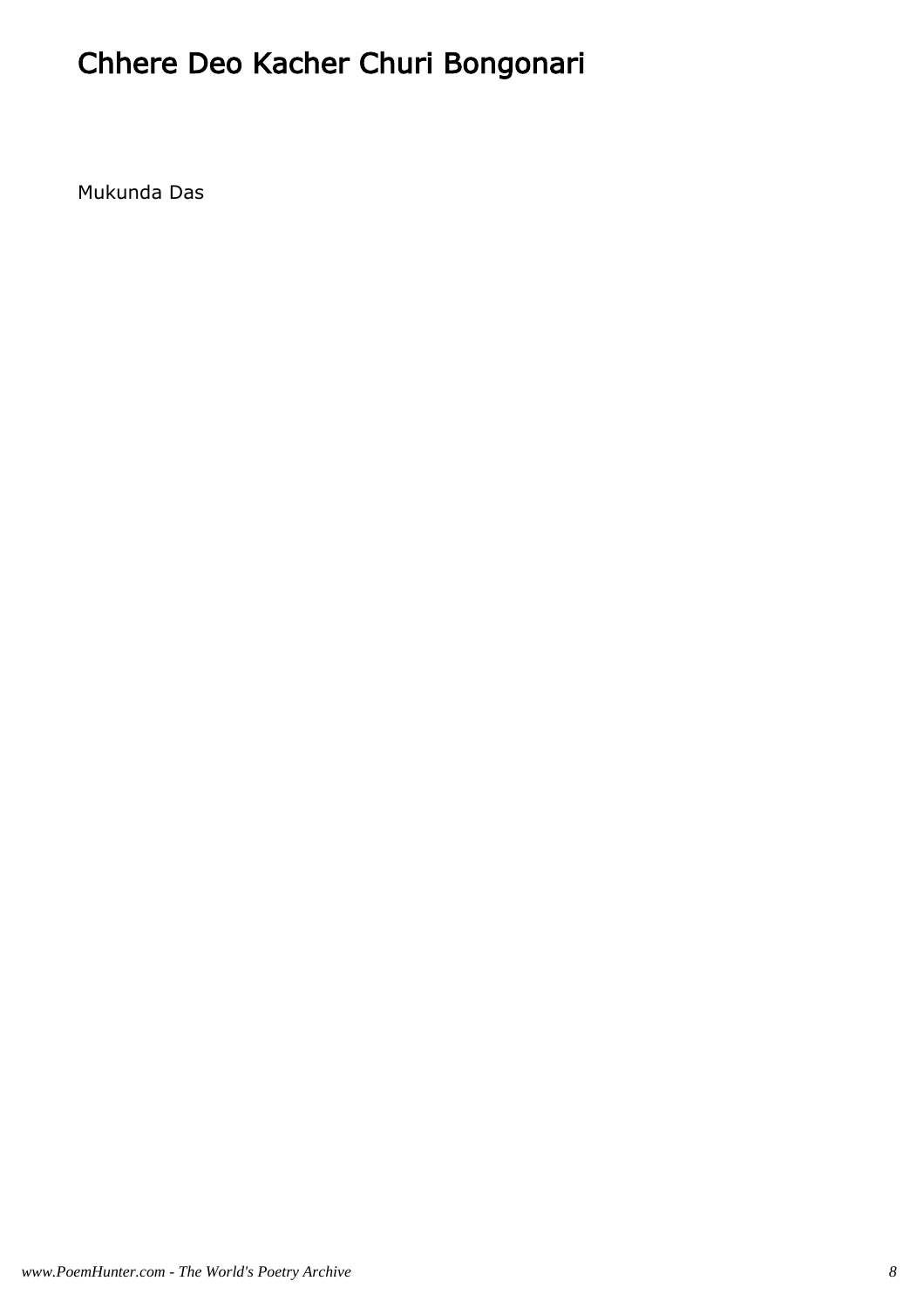# Chhol Chaturi Kopotota Meki Mal R Cholbe Ko'Din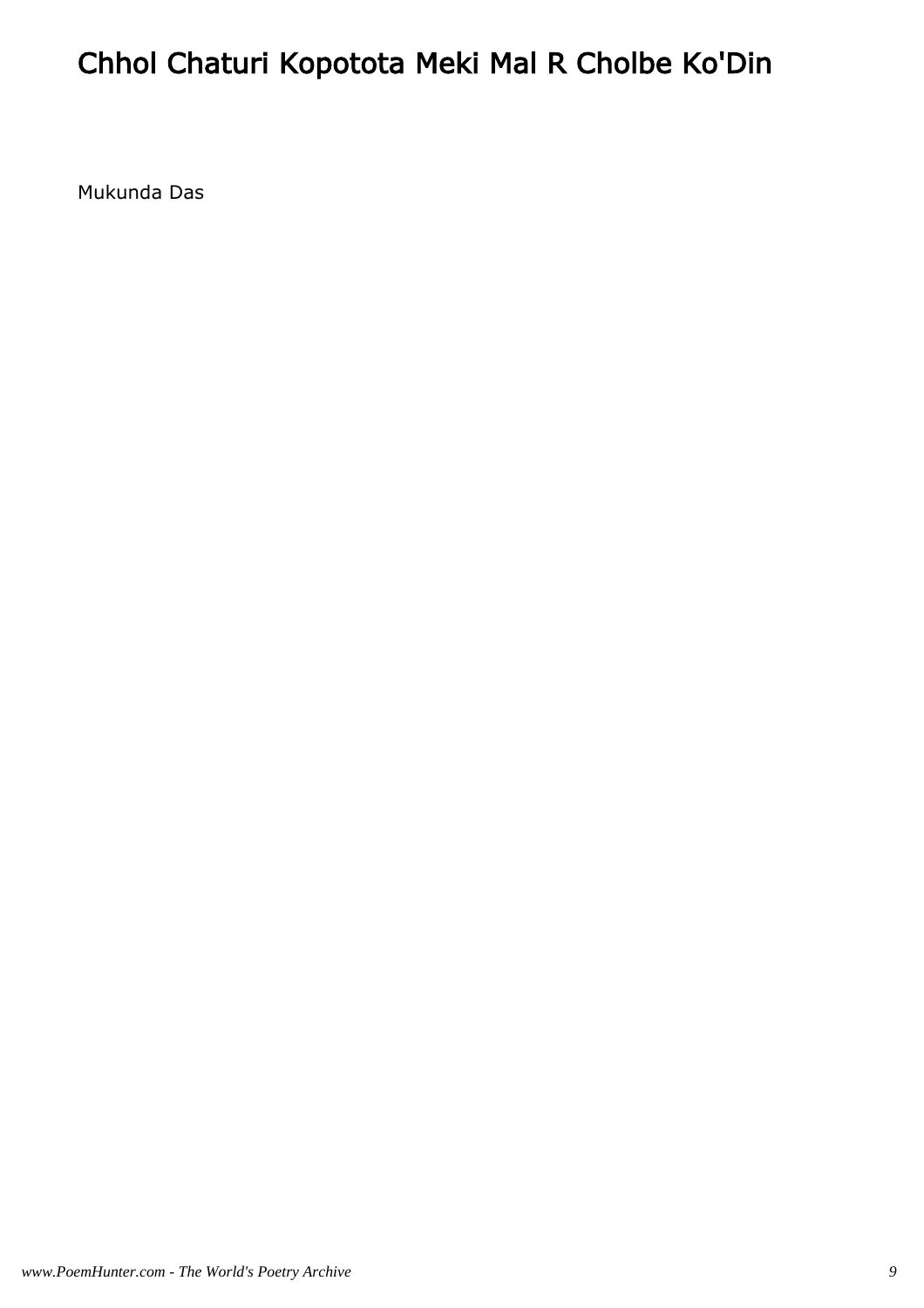#### Dekhlem Vai Jati Kul Bichare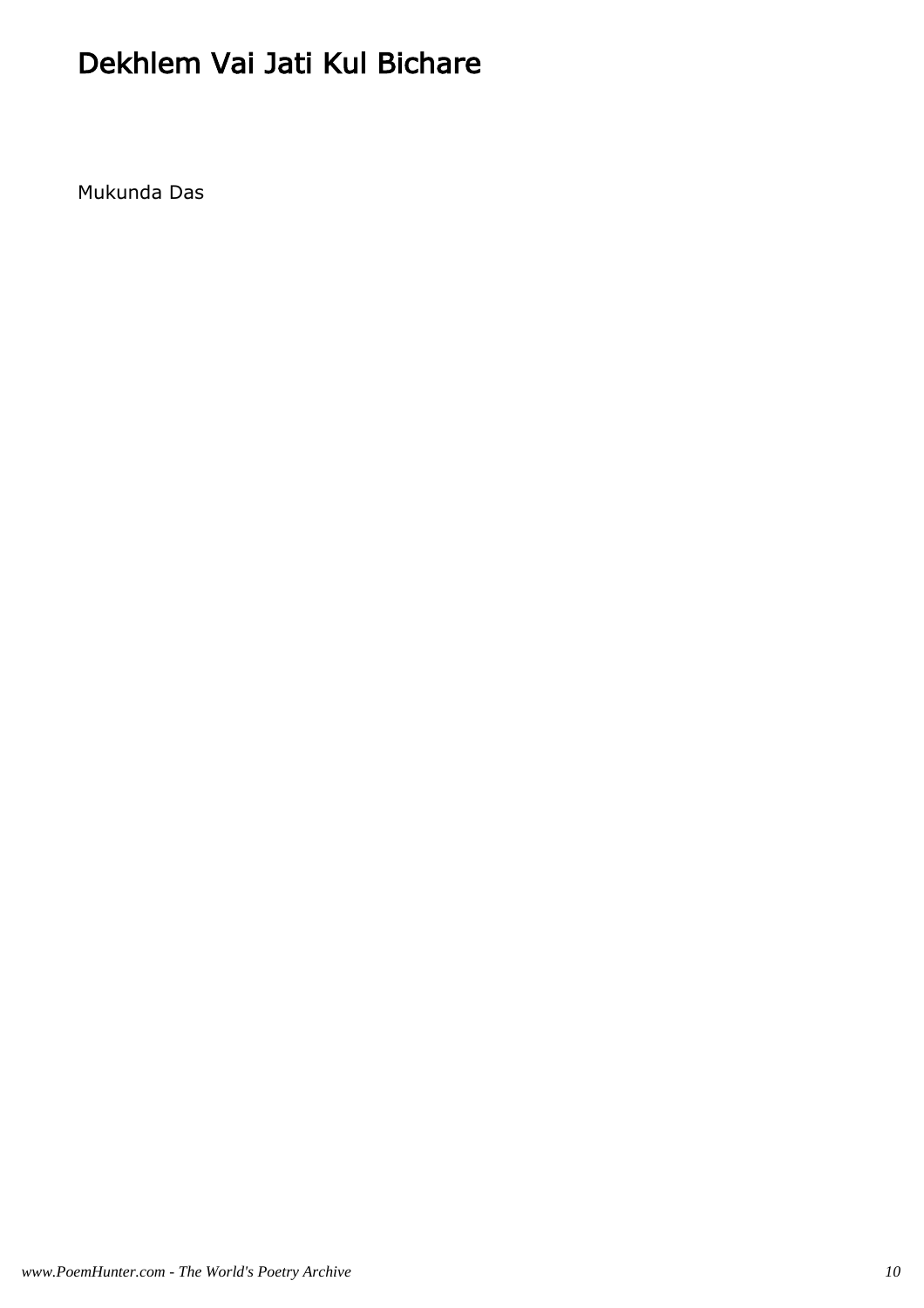# Shoraj